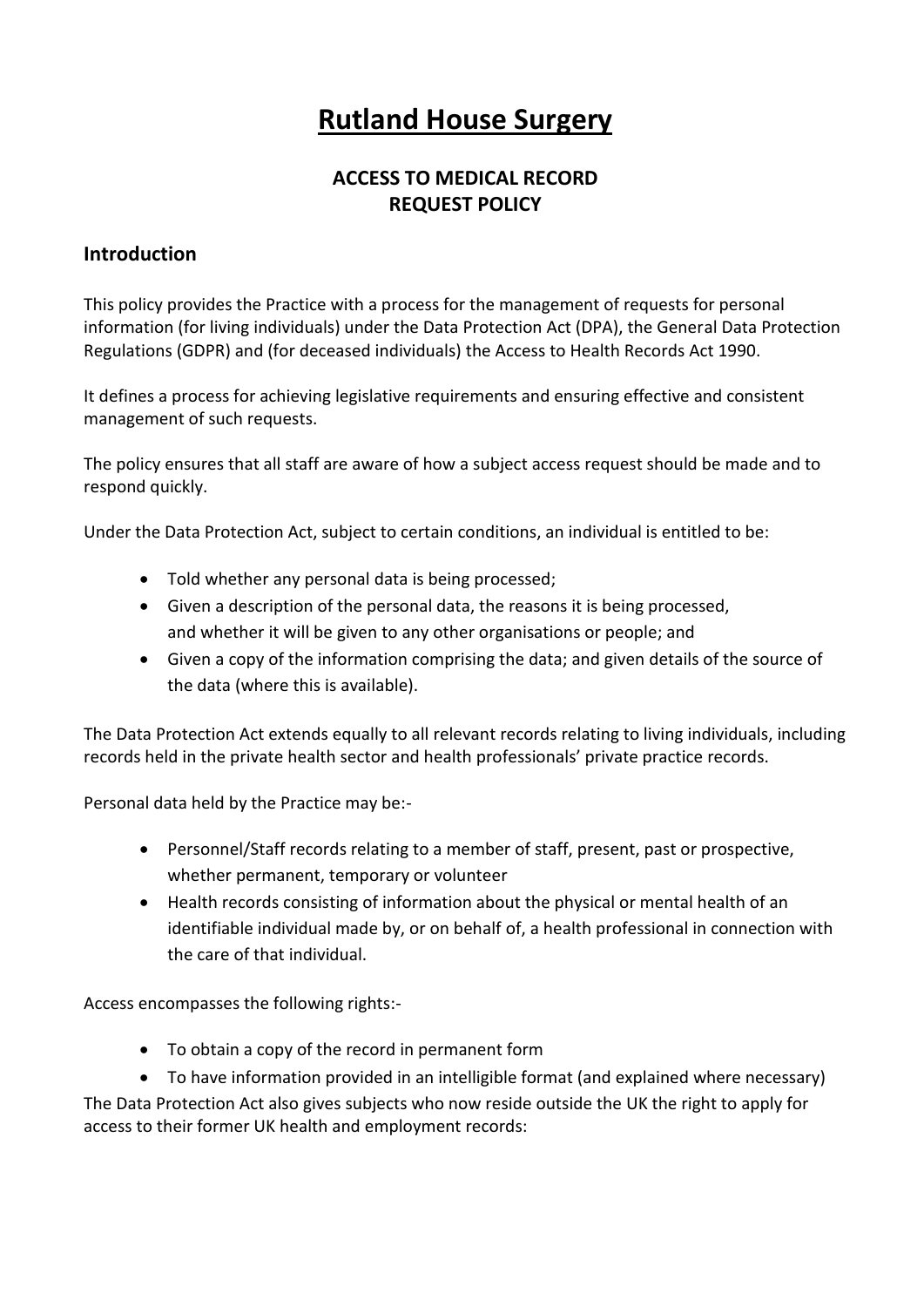- Employees are legally entitled to request their personal records and may take them outside of the UK at their own discretion.
- Original health records should not be given to people to keep/take outside the UK. A GP or community health professional may be prepared to provide the patient with a summary of treatment; alternatively the patient may make a request for access in the usual way.

Organisations must have procedures in place to ensure that individual's rights of access are met within a timely and appropriate fashion.

Individual's rights regarding the sharing of their personal information are supported by the Care Record Guarantees, which set out high-level commitments for protecting and safeguarding service user information, particularly in regard to individuals' rights of access to their own information, how information will be shared (both within and outside of the organisation) and how decisions on sharing information will be made.

In the response to the Caldicott2 Report, the Department of Health confirmed that service users should have access to information about themselves even if it was obtained through new or nontraditional approaches (for example, virtual consultations) to delivering health and care services.

The BMA Confidentiality and Health Records Toolkit helps identify the key factors to take into consideration when making a decision around confidentiality and disclosure of health records.

### **Scope**

This policy applies to any request by a patient or member of staff for access to their personal information held by the Practice.

This policy applies to all staff (employees, governing body members, contractors) of the Practice.

## **Who can make an Access Request?**

An application for access to personal data may be made to the Practice by any of the following:-

- an individual
- a person authorised by the individual in writing to make the application on an individual's behalf e.g. solicitor, family member, carer
- a person having parental responsibility for the individual where he/she is a child.
- a person appointed by a court to manage the affairs of an individual who is deemed incompetent
- individuals who hold a health and welfare Lasting Power of Attorney
- where the individual has died, the personal representative and any person who may have a claim arising out of the individual's death (the executor of the deceased's will; someone who has been appointed as an Administrator of the Estate by the Courts; someone who has the written consent of either of the above to be given access, someone who is in the process of challenging the deceased's will)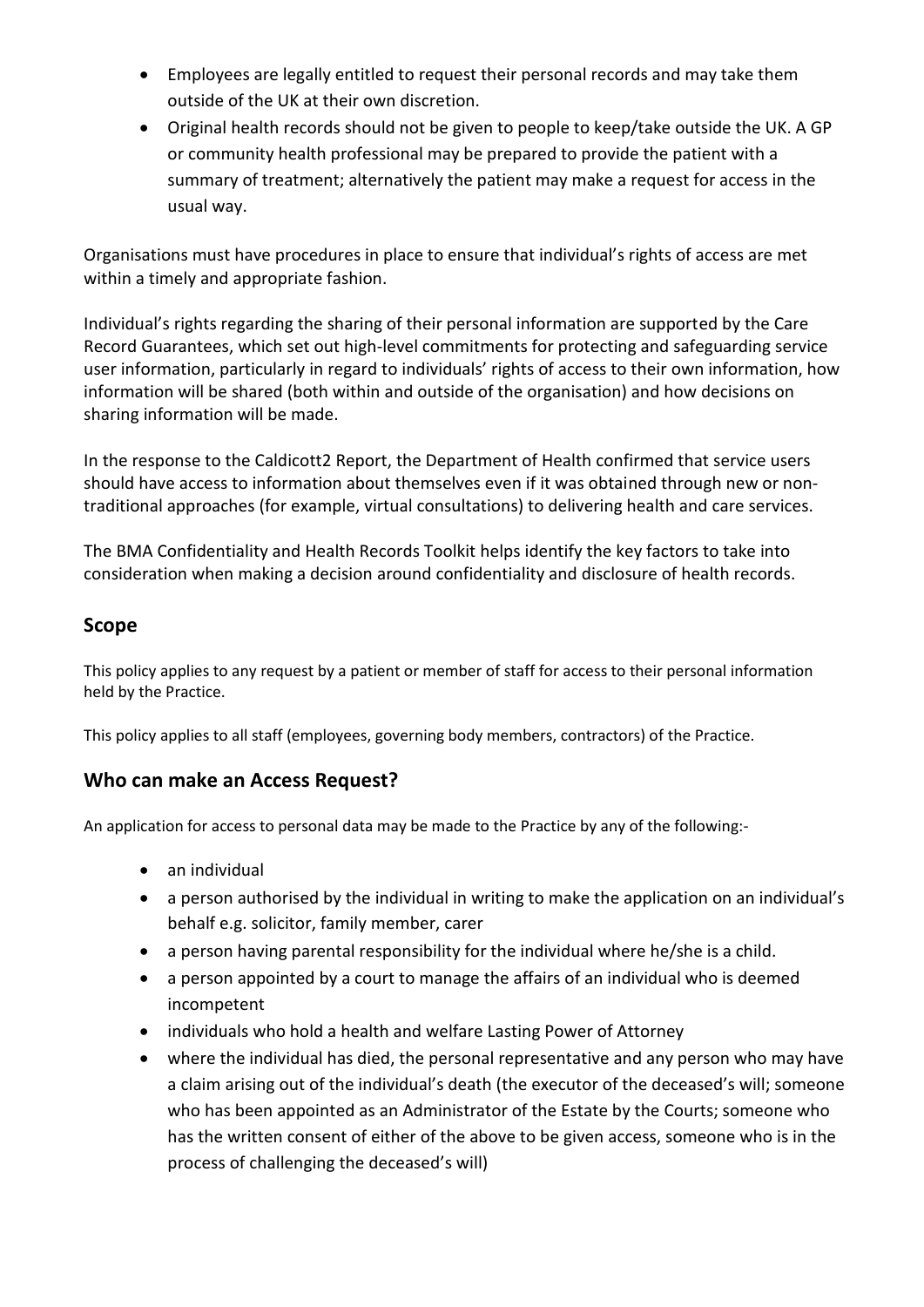The Police may, on occasion, request access to personal data of individuals. Whilst there is an exemption in the Data Protection Act which permits the Practice to disclose information to support the prevention and detection of crime, the Police have no automatic right to access; however they can obtain a Court Order.

Parental responsibility for a child is defined in the Children's Act 1989 as 'all the rights, duties, powers, responsibilities and authority, which by law a parent of a child has in relation to a child and his property'. Although not defined specifically, responsibilities would include safeguarding and promoting a child's health, development and welfare, including if relevant their employment records. Included in the parental rights which would fulfil the parental responsibilities above are:

- having the child live with the person with responsibility, or having a say in where the child lives;
- if the child is not living with her/him, having a personal relationship and regular contact with the child;
- controlling, guiding and directing the child's upbringing.

Foster parents are not ordinarily awarded parental responsibility for a child. It is more likely that this responsibility rests with the child's social worker and appropriate evidence of identity should be sought in the usual way.

The law regards young people aged 16 or 17 to be adults for the purposes of consent to employment or treatment and the right to confidentiality. Therefore, if a 16 year old wishes HR or a medical practitioner to keep their information confidential then that wish must be respected.

In some certain cases, children under the age of 16 who have the capacity and understanding to take decisions about their own treatment are also entitled to decide whether personal information may be passed on and generally to have their confidence respected.

Where a child is considered capable of making decisions, e.g. about his/her employment or medical treatment, the consent of the child must be sought before a person with parental responsibility may be given access. Where, in the view of the appropriate professional, the child is not capable of understanding the nature of the application, the holder of the record is entitled to deny access if it is not felt to be in the patient's best interests.

The identity and consent of the applicant must always be established.

The applicant does not have to give a reason for applying for access.

The Practice is a Data Controller and can only provide information held by the organisation. Data controllers in their own right must be applied to directly, the Practice will not transfer requests from one organisation to another.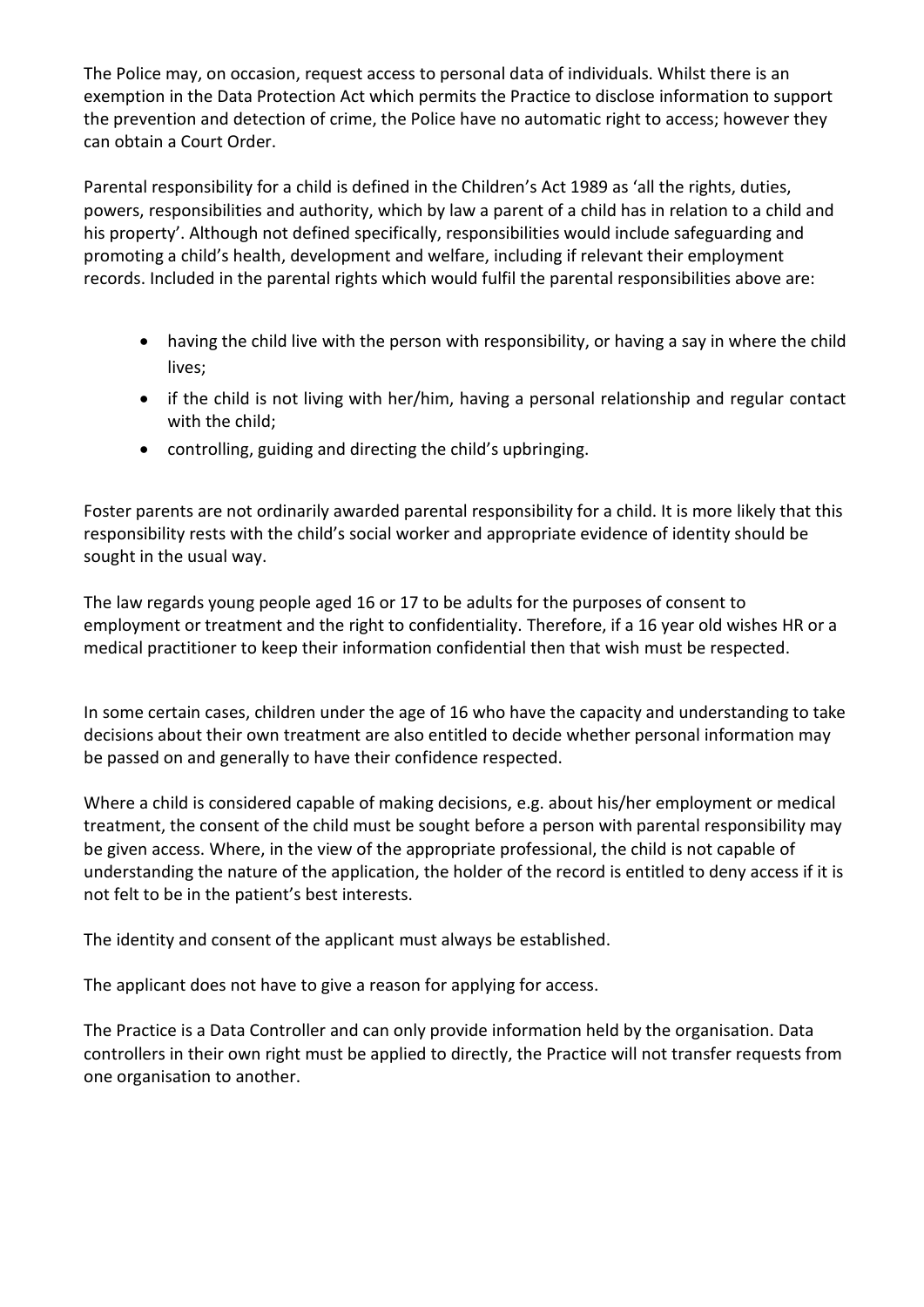## **Application**

Individuals wishing to exercise their right of access should:

- Make a written application to the Practice holding the records, including via email
- Provide such further information as the Practice may require to sufficiently identify the individual

An individual may also raise a request using the form in **Appendix A**, however this is not mandatory.

The Practice as "data controller" is responsible for ascertaining the purpose of the request and the manner in which the information is supplied.

#### **Fees and Response Time**

Under GDPR the Practice musts provide information free of charge. However, we can charge a "reasonable fee" when a request is manifestly unfounded or excessive, particularly if it is repetitive.

The fee must be based on the administrative cost of providing the information only.

The request should be initially passed to the Data Protection Officer who will manage Subject Access Request.

The request must be complied with without delay and at least within **one calendar month** of receipt of the request. This period can be extended for a further two months where requests are complex or numerous; however the Practice must inform the individual within one month of receipt of the request and explain why the extension is necessary.

The identity of an individual who provided/recorded information should not be disclosed, nor should the identity of any other person/s referred to in the record(s) of the individual requesting access, unless explicit consent has been given.

#### **The Release Stage**

The format of the released information must comply with the requester's wishes. Where no specific format is requested, the Practice should provide the information in the same manner as the original request. For example, requests received via email can be satisfied via email.

The release of a health record is subject to consultation with either:-

- The health professional who is currently, or was most recently, responsible for the clinical care of the data subject in connection with the information which is the subject of the request
- Where there is more than one such health professional, the health professional who is the most suitable to advise on the information which is the subject of the request

Once the records have been collated, redacted where applicable and signed off by the Caldicott Lead, they should be sent to the requester. On no account must the original record be released.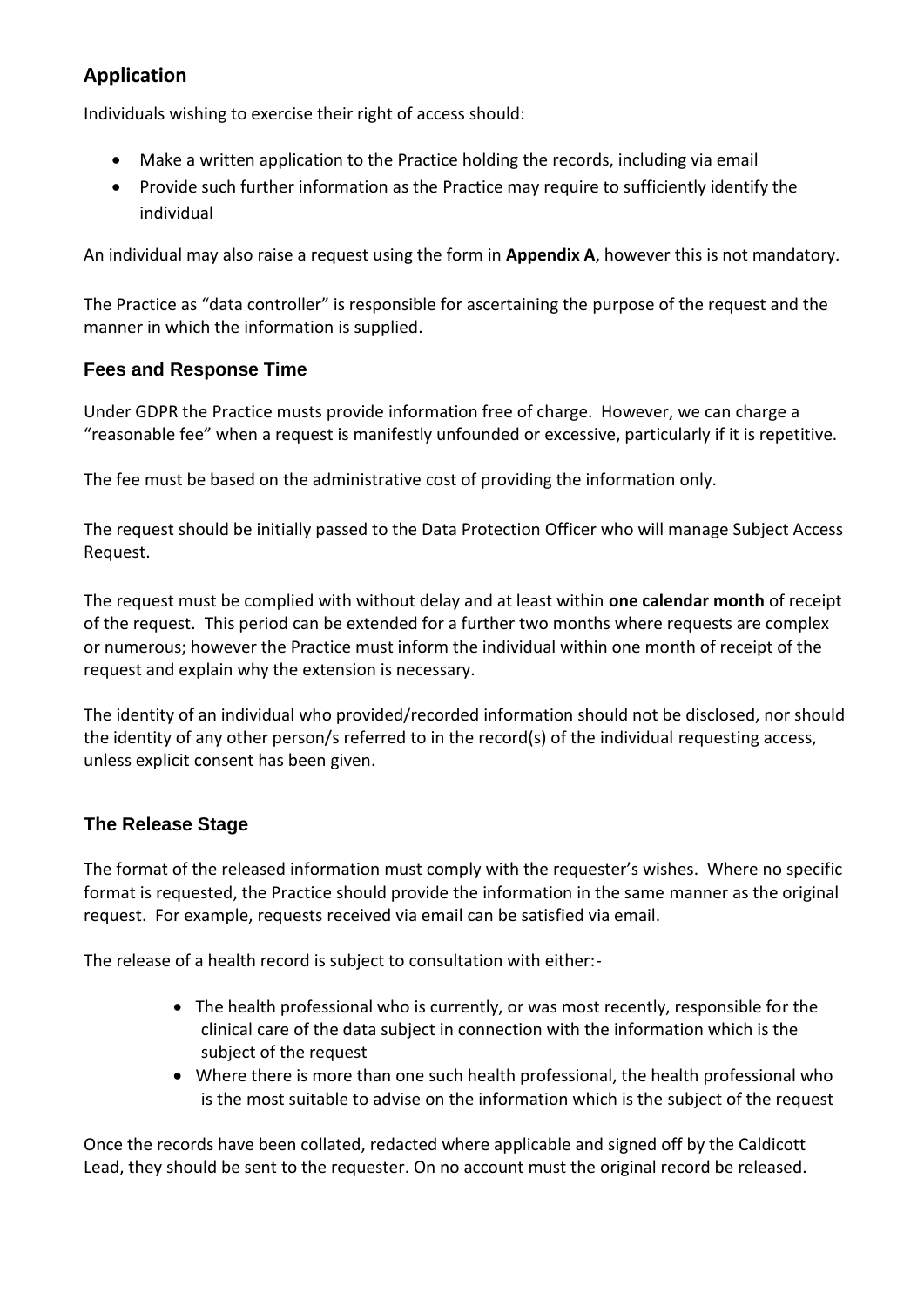In denying or restricting access, a reason for the decision does not need to be given but the applicant should be directed through the appropriate complaint channels.

Where information is not readily intelligible, an explanation (e.g. of abbreviations or terminology) must be given.

If it is agreed that the subject or their representative may directly inspect the record, a health professional or HR administrator must supervise the access. If supervised by an administrator, this person must not comment or advise on the content of the record and if the applicant raises enquiries, an appointment with a health professional must be offered.

## **Exemptions**

Access may be denied or restricted where:

- The record contains information which relates to or identifies a third party that is not a care professional and has not consented to the disclosure. If possible, the individual should be provided with access to that part of the record which does not contain the third party information
- Access to all or part of the record will prejudice the carrying out of social work by reason of the fact that serious harm to the physical or mental well-being of the individual or any other person is likely. If possible the individual should be provided with access to that part of the record that does not post the risk of serious harm
- Access to all or part of the record will seriously harm the physical or mental well-being of the individual or any other person. If possible the individual should be provided with access to that part of the record that does not pose the risk of serious harm
- If an assessment identifies that to comply with a SAR would involve disproportionate effort under section 8(2)(a) of the Data Protection Act (**Appendix C**).

There is no requirement to disclose to the applicant the fact that certain information may have been withheld.

In addition, Article 23 of the GDPR enables Members States, such as the United Kingdom to introduce further exemptions from the GDPR's transparency obligations and individual rights. The Data Protection Officer can provide further information regarding exemptions applicable at the time of receipt of the subject access request.

## **Complaints and Appeals**

The applicant has the right to appeal against the decision of the Practice to refuse access to their information. This appeal should be made to Jihan Kibria (Practice Manager).

If an applicant is unhappy with the outcome of their access request, the following complaints channels should be offered:

- meet with the applicant to resolve the complaint locally
- Advise a patient to make a complaint through the complaint's process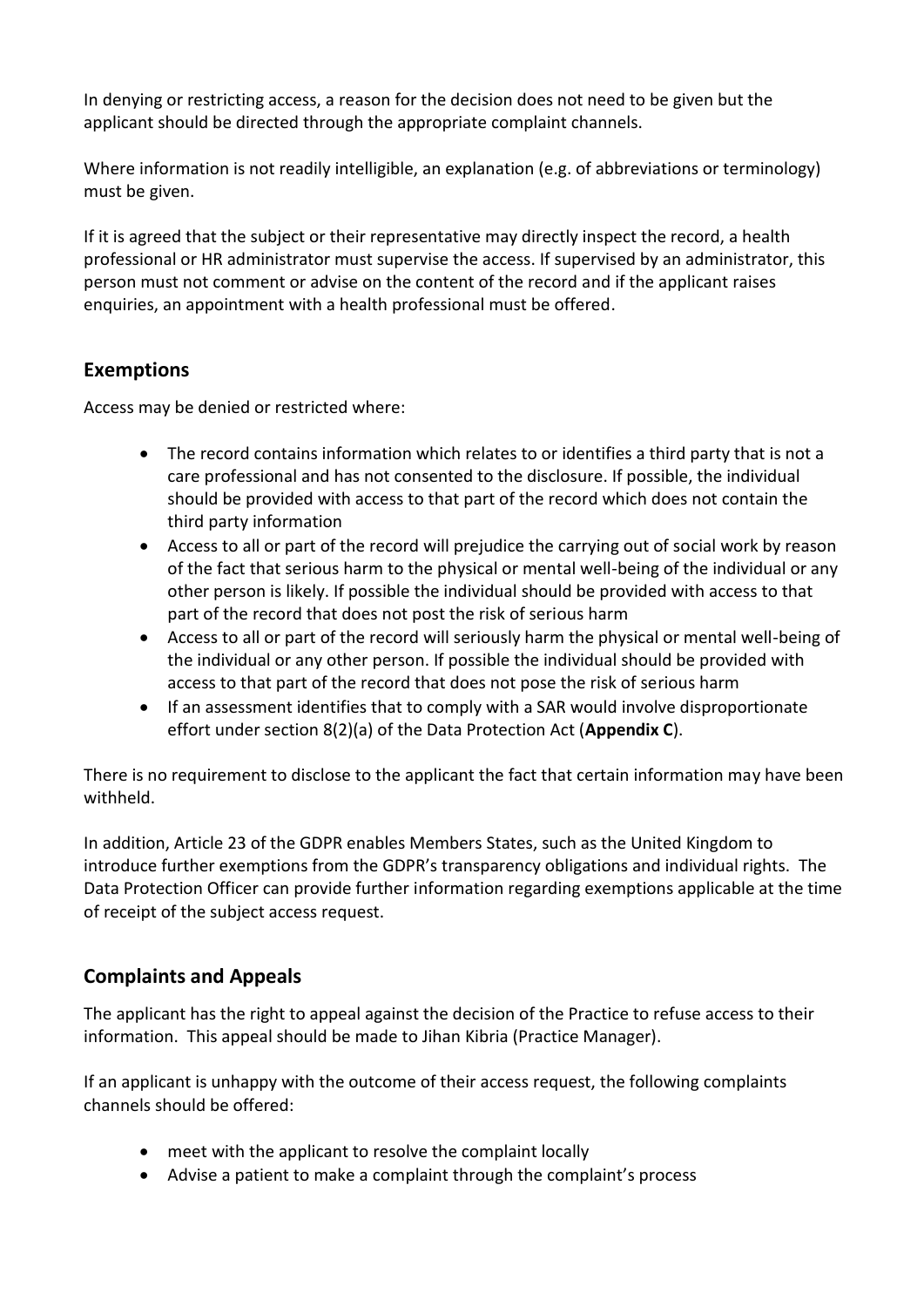Advise a member of staff to consult with their trade union representative

If individuals remain unhappy with the Practice response, they have the right to appeal to the Information Commissioner's Office:

[https://www.ico.org.uk/Global/contact\\_us.](https://www.ico.org.uk/Global/contact_us)

Information Commissioner's Office

Wycliffe House Water Lane Wilmslow Cheshire SK9 5AF Telephone: 0303 123 1113

Email: [casework@ico.gsi.gov.uk](mailto:casework@ico.gsi.gov.uk)

#### **Roles and Responsibilities**

The Caldicott Lead has executive responsibility for Subject Access Requests.

The Data Protection Officer has operational responsibility for Subject Access Requests.

All staff must be aware of how to recognise and manage a subject access request. Training will be provided to staff likely to be in receipt of requests covering:-

- Required format of a subject access request
- Correct identification of the requesting individual
- Location of personal information
- Timescales for compliance
- Provision of information in an intelligible format
- Action to be taken if the information includes third party data or if it has been determined that access will seriously harm an individual (see exemptions)

#### **Monitoring and Review**

**Rakib Hossain (Practice Manager)** monitors all Subject Access Requests to ensure the correct process has been followed and monitors any appeals/complaints relating to Subject Access Requests.

**Equality Impact**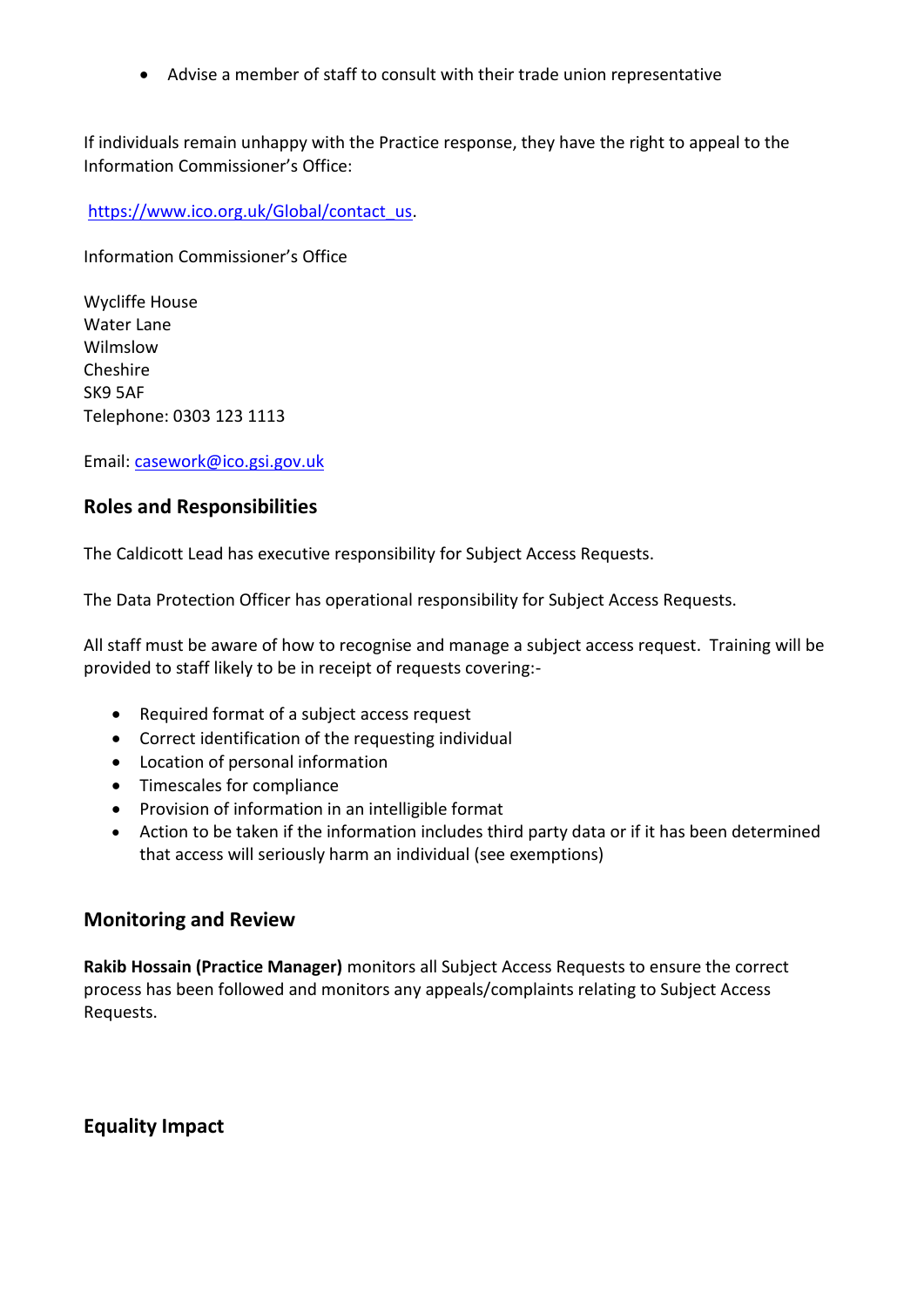In applying this policy, the organisation will have due regard for the need to eliminate unlawful discrimination**,** promote equality of opportunity**,** and provide for good relations between people of diverse groups, in particular on the grounds of the following characteristics protected by the Equality Act (2010); age, disability, gender, gender reassignment, marriage and civil partnership, pregnancy and maternity, race, religion or belief, and sexual orientation, in addition to offending background, trade union membership, or any other personal characteristic.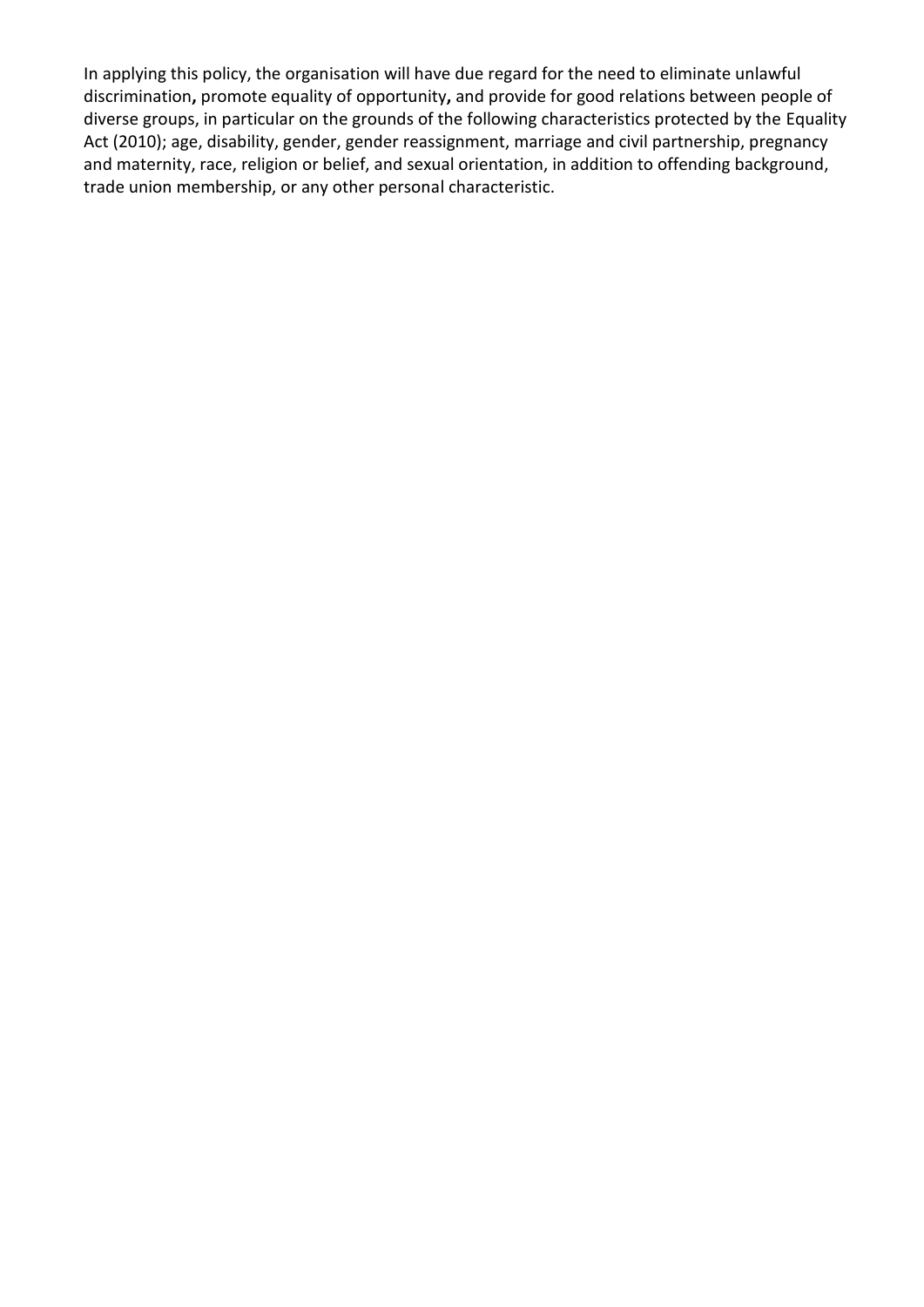## **Appendix A: Form – Subject Access Request Form**

**Rutland House Surgery** respects the rights of individuals to have copies of their information wherever possible.

**Personal information collected from you by this form, is required to enable your request to be processed, this personal information will only be used in connection with the processing of this Subject Access Request.**



**Charges Payable:** In accordance with legislation **no fee** will be charged for your request, unless the request is manifestly unfounded or excessive, particularly if it is repetitive. Before any further action is taken, we will contact you with details of our "reasonable administrative charges" in order to comply with your request.

| PLEASE COMPLETE IN BLOCK CAPITALS - Illegible forms will delay the time taken to respond to requests. |                                                                                                          |  |  |  |  |  |  |
|-------------------------------------------------------------------------------------------------------|----------------------------------------------------------------------------------------------------------|--|--|--|--|--|--|
| 1.                                                                                                    | Details of Patient/Clients/Staff members records to be accessed (Please complete one form per<br>person) |  |  |  |  |  |  |
| Surname                                                                                               | Date of Birth                                                                                            |  |  |  |  |  |  |
| Forename(s)                                                                                           | <b>Current Address</b>                                                                                   |  |  |  |  |  |  |
|                                                                                                       | Any former names (If Applicable)<br><b>Full Postcode</b>                                                 |  |  |  |  |  |  |
| <b>Telephone Number</b>                                                                               | Previous Address (If Applicable)                                                                         |  |  |  |  |  |  |
|                                                                                                       | NHS Number (If known/relevant)                                                                           |  |  |  |  |  |  |
|                                                                                                       | <b>Full Postcode</b>                                                                                     |  |  |  |  |  |  |
| If further details are available please include in a separate covering note.                          |                                                                                                          |  |  |  |  |  |  |
|                                                                                                       |                                                                                                          |  |  |  |  |  |  |

| 2.                                                                                                                                                                                                                                                                                                       | Details of Records to be Accessed |                                 |  |  |  |  |  |  |  |
|----------------------------------------------------------------------------------------------------------------------------------------------------------------------------------------------------------------------------------------------------------------------------------------------------------|-----------------------------------|---------------------------------|--|--|--|--|--|--|--|
| In order to locate the records you require please provide as much information as possible. Please list the department<br>or services you have accessed that you require records from: i.e. PALs, complaints, continuing healthcare or Human<br>resources etc (Continue on a separate sheet if required). |                                   |                                 |  |  |  |  |  |  |  |
|                                                                                                                                                                                                                                                                                                          | Records dated from                | Department or services accessed |  |  |  |  |  |  |  |
|                                                                                                                                                                                                                                                                                                          | to                                |                                 |  |  |  |  |  |  |  |
|                                                                                                                                                                                                                                                                                                          | to.                               |                                 |  |  |  |  |  |  |  |
|                                                                                                                                                                                                                                                                                                          |                                   |                                 |  |  |  |  |  |  |  |

| 3.                                                                |  | <b>Details of applicant</b> (Complete if different to patients/clients/staff members details) |  |  |  |  |  |
|-------------------------------------------------------------------|--|-----------------------------------------------------------------------------------------------|--|--|--|--|--|
| Full Name                                                         |  |                                                                                               |  |  |  |  |  |
| Company (if Applicable)                                           |  |                                                                                               |  |  |  |  |  |
| Relationship with individual who's records<br>have been requested |  |                                                                                               |  |  |  |  |  |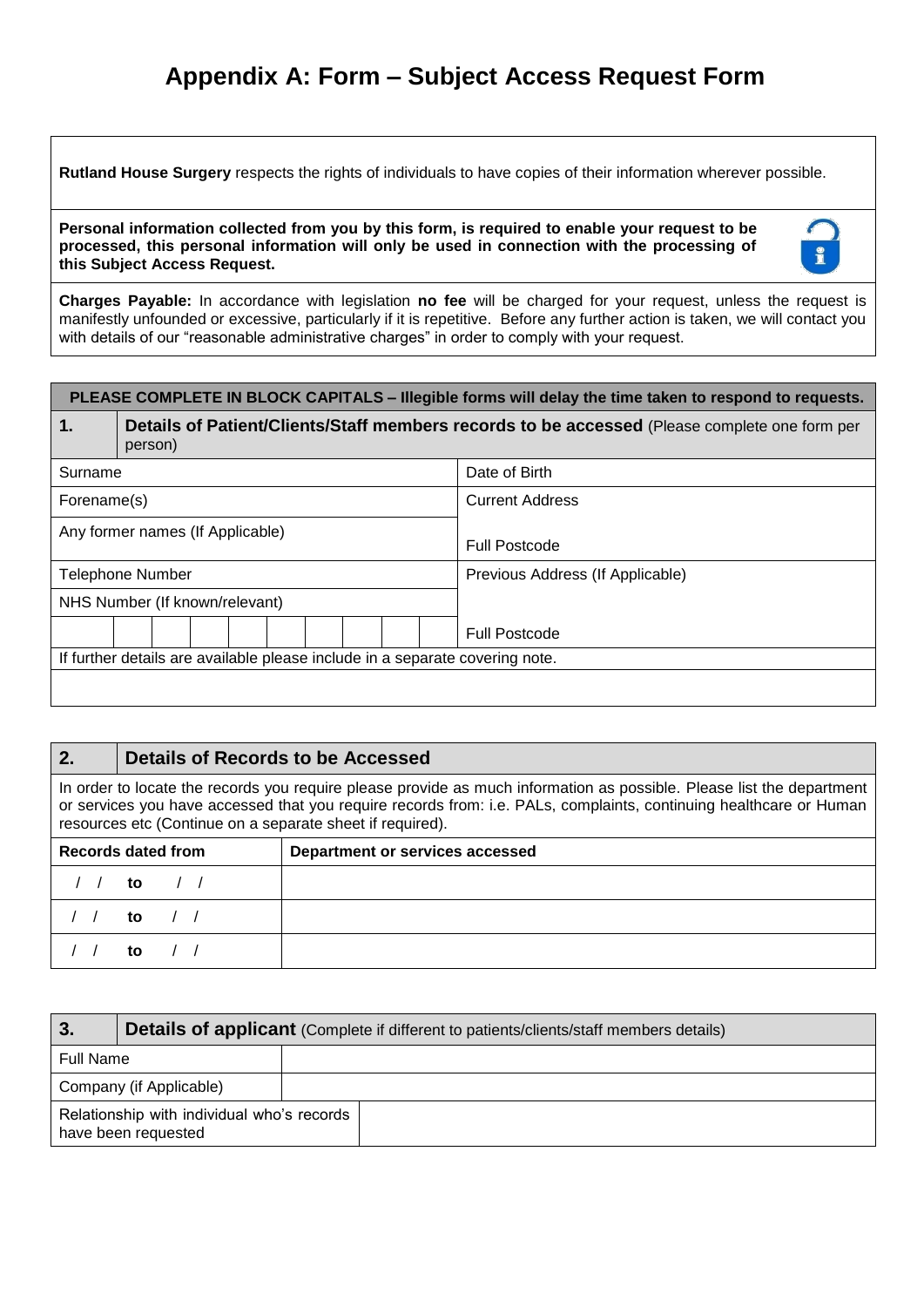| Address to which a reply<br>should be sent                                                                                                                                                                                                                                                                                                                                                              |                                                             |                                                                                                           |                              |                                                                                                              |             |            |  |  |  |  |
|---------------------------------------------------------------------------------------------------------------------------------------------------------------------------------------------------------------------------------------------------------------------------------------------------------------------------------------------------------------------------------------------------------|-------------------------------------------------------------|-----------------------------------------------------------------------------------------------------------|------------------------------|--------------------------------------------------------------------------------------------------------------|-------------|------------|--|--|--|--|
|                                                                                                                                                                                                                                                                                                                                                                                                         |                                                             | Postcode:                                                                                                 |                              | Tel:                                                                                                         |             |            |  |  |  |  |
| 4.                                                                                                                                                                                                                                                                                                                                                                                                      | their own request)                                          | Authorisation to release to applicant (to be completed by the patients/clients/staff member if not making |                              |                                                                                                              |             |            |  |  |  |  |
| I (Print name)<br>hereby authorise the [PRACTICE] to release any<br>personal data they may hold relating to me to the above applicant and to whom I authorise to act on my behalf.                                                                                                                                                                                                                      |                                                             |                                                                                                           |                              |                                                                                                              |             |            |  |  |  |  |
|                                                                                                                                                                                                                                                                                                                                                                                                         |                                                             |                                                                                                           |                              |                                                                                                              | Date:       | $\sqrt{2}$ |  |  |  |  |
| 5.                                                                                                                                                                                                                                                                                                                                                                                                      | <b>Declaration</b>                                          |                                                                                                           |                              |                                                                                                              |             |            |  |  |  |  |
| I declare that information given by me is correct to the best of my knowledge and that I am entitled to apply<br>for access to the health record(s) referred to above, under the terms of the Access to Health Records Act<br>(1990) / Data Protection Act.                                                                                                                                             |                                                             |                                                                                                           |                              |                                                                                                              |             |            |  |  |  |  |
|                                                                                                                                                                                                                                                                                                                                                                                                         | Please select one box below:                                |                                                                                                           |                              |                                                                                                              |             |            |  |  |  |  |
|                                                                                                                                                                                                                                                                                                                                                                                                         | $\Box$ I am the patient/client/staff member (data subject). |                                                                                                           |                              |                                                                                                              |             |            |  |  |  |  |
| $\Box$ I have been asked to act on behalf of the data subject and they have completed section 4 -authorisation<br>above.                                                                                                                                                                                                                                                                                |                                                             |                                                                                                           |                              |                                                                                                              |             |            |  |  |  |  |
|                                                                                                                                                                                                                                                                                                                                                                                                         | (Covering letter with further details supplied).            |                                                                                                           |                              | $\Box$ I am acting on behalf of the data subject who is unable to complete the authorisation section above   |             |            |  |  |  |  |
| $\Box$ I am the parent/guardian of a data subject under 16 years old who has completed the authorisation<br>section above. (Please include proof such as birth certificate)                                                                                                                                                                                                                             |                                                             |                                                                                                           |                              |                                                                                                              |             |            |  |  |  |  |
| $\Box$ I am the parent/guardian of a data subject under 16 years old who is unable to understand the request<br>and who has consented to my making the request on their behalf.                                                                                                                                                                                                                         |                                                             |                                                                                                           |                              |                                                                                                              |             |            |  |  |  |  |
| □ I have been appointed the Guardian for the patient/client, who is over age 16 under a Guardianship<br>order (attached).                                                                                                                                                                                                                                                                               |                                                             |                                                                                                           |                              |                                                                                                              |             |            |  |  |  |  |
|                                                                                                                                                                                                                                                                                                                                                                                                         |                                                             |                                                                                                           |                              | $\Box$ I am the deceased patient/client's personal representative and attach confirmation of my appointment. |             |            |  |  |  |  |
| □ I have a claim arising from the patient/client's death and wish to access information relevant to my claim<br>(Covering letter with further details to be supplied).                                                                                                                                                                                                                                  |                                                             |                                                                                                           |                              |                                                                                                              |             |            |  |  |  |  |
| <b>Please Note:</b>                                                                                                                                                                                                                                                                                                                                                                                     |                                                             |                                                                                                           |                              |                                                                                                              |             |            |  |  |  |  |
| If you are making an application on the behalf of somebody else we require evidence of your authority to do<br>٠<br>so i.e. personal authority, court order etc.                                                                                                                                                                                                                                        |                                                             |                                                                                                           |                              |                                                                                                              |             |            |  |  |  |  |
| It may be necessary to provide evidence of identity (i.e. Driving Licence).<br>٠                                                                                                                                                                                                                                                                                                                        |                                                             |                                                                                                           |                              |                                                                                                              |             |            |  |  |  |  |
| If there is any doubt about the applicant's identity or entitlement, information will not be released until further<br>٠<br>evidence is provided. You will be informed if this is the case.                                                                                                                                                                                                             |                                                             |                                                                                                           |                              |                                                                                                              |             |            |  |  |  |  |
| Under the terms of the Data Protection Act, requests will be responded to within 30 days after receiving all<br>٠<br>necessary information and/or fee required to process the request.                                                                                                                                                                                                                  |                                                             |                                                                                                           |                              |                                                                                                              |             |            |  |  |  |  |
| If you are making a request under the Access to Health Records Act 1990, requests will be responded to<br>٠<br>within 40 days where no entries have been made to the patient/client's record 40 days immediately preceding<br>the date of this request, otherwise requests will be responded to within 21 days after receiving all necessary<br>information and/or fee required to process the request. |                                                             |                                                                                                           |                              |                                                                                                              |             |            |  |  |  |  |
| Under the terms of Section 7 of the Data Protection Act, Information disclosed under a Subject Access<br>٠<br>Request may have information removed; this is to ensure that the confidentiality is maintained for third parties<br>referred to who have not consented to their information being disclosed.                                                                                              |                                                             |                                                                                                           |                              |                                                                                                              |             |            |  |  |  |  |
| <b>Print Name</b>                                                                                                                                                                                                                                                                                                                                                                                       |                                                             |                                                                                                           | <b>Signed</b><br>(Applicant) |                                                                                                              | <b>Date</b> | $\prime$   |  |  |  |  |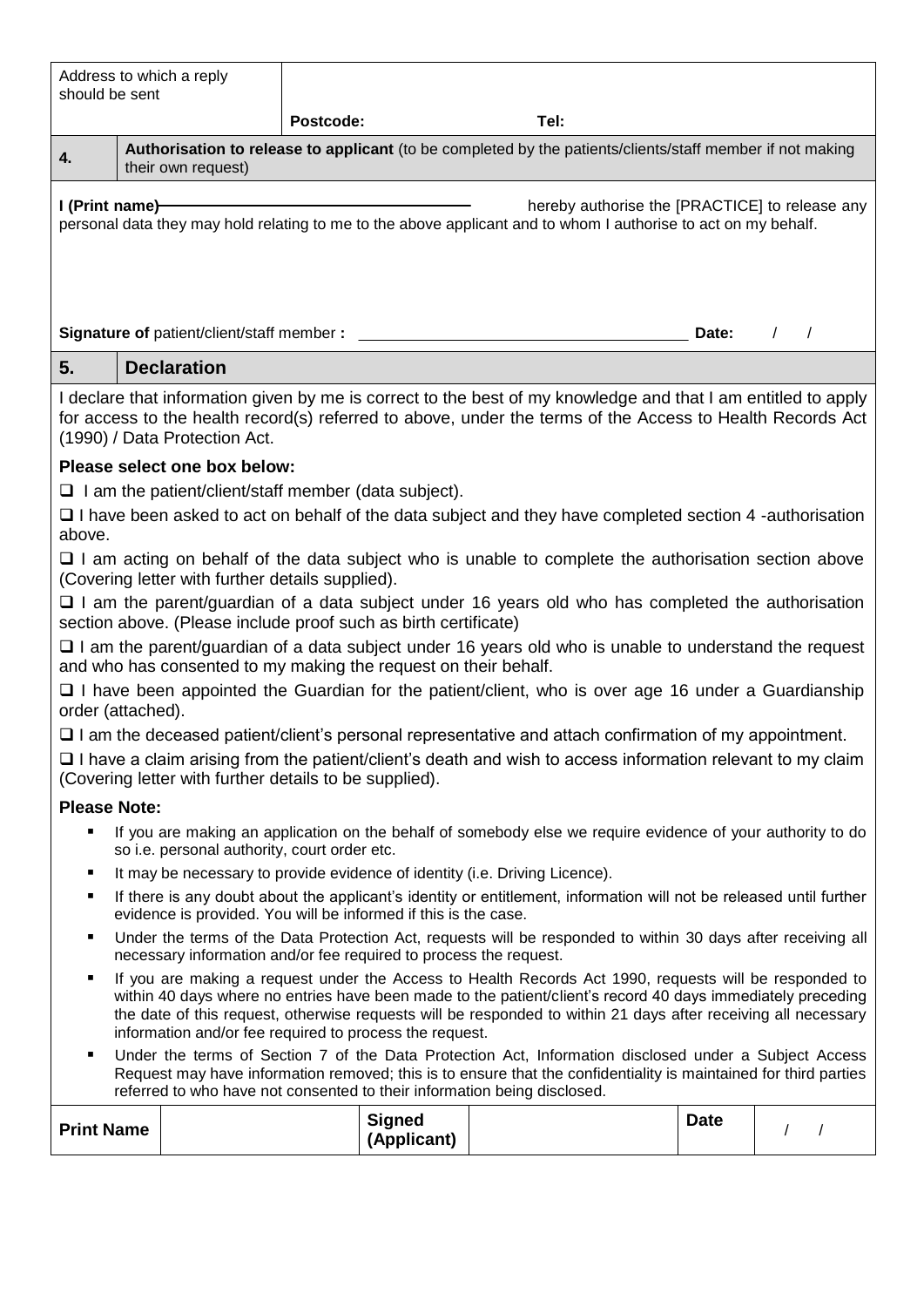## **Please complete and send this document to:**

[*insert practice address]*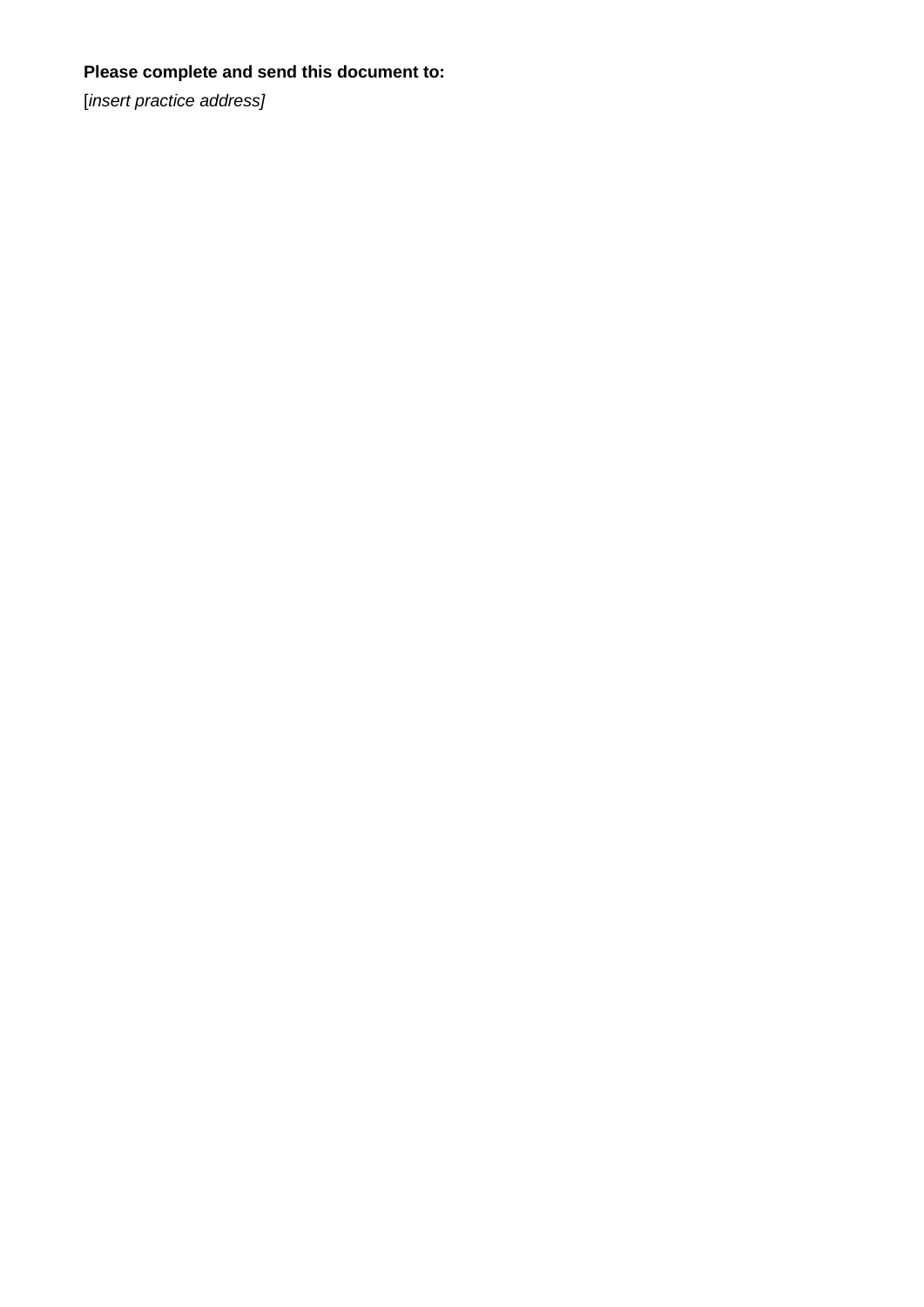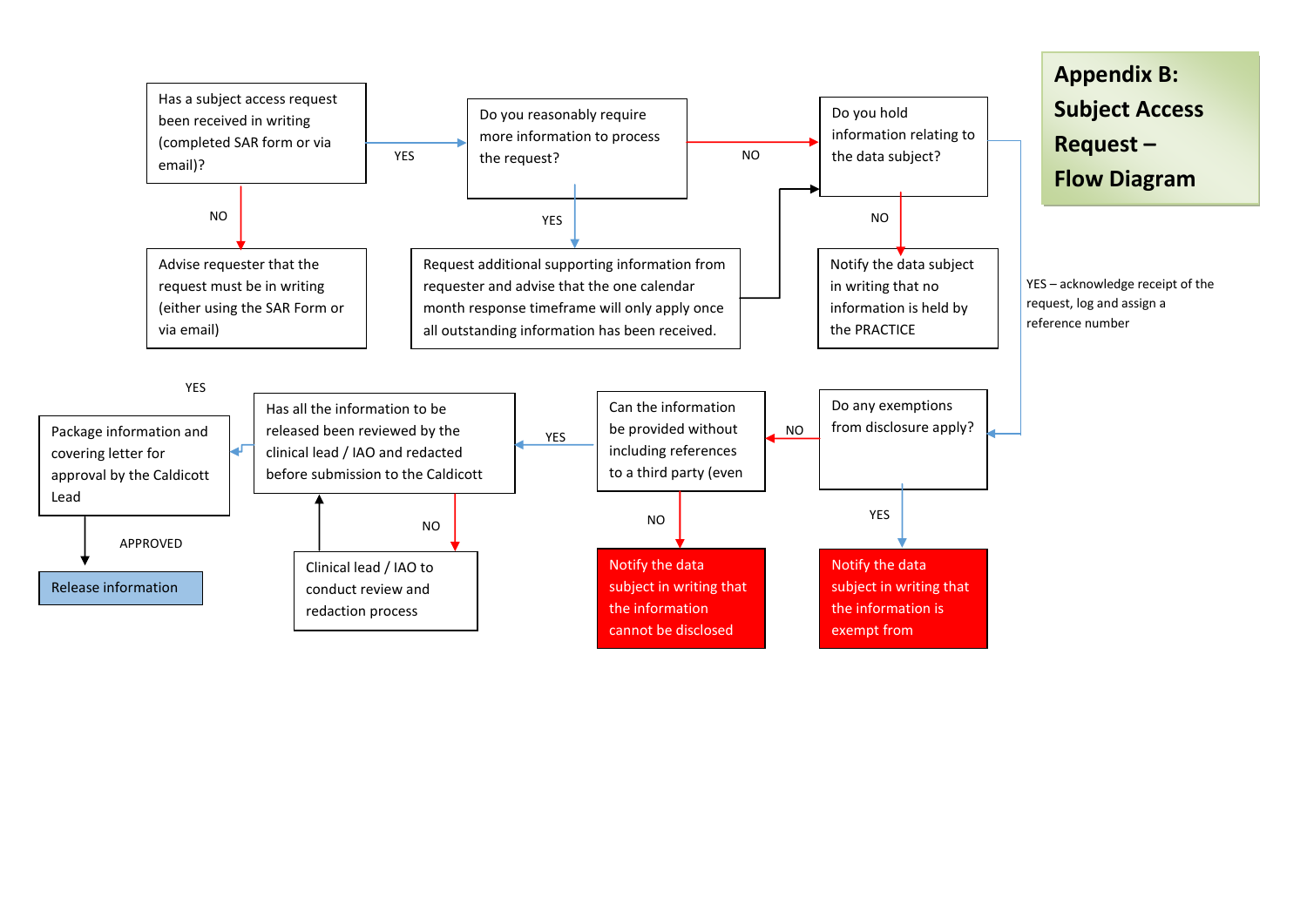## **Appendix C - Disproportionate Effort Exemption Guidance**

This guidance sheet is based on the revised Information Commissioner Subject Access Code of Practice that was issued in July 2017:

[https://ico.org.uk/media/for-organisations/documents/2014223/subject-access-code-of](https://ico.org.uk/media/for-organisations/documents/2014223/subject-access-code-of-practice.pdf)[practice.pdf](https://ico.org.uk/media/for-organisations/documents/2014223/subject-access-code-of-practice.pdf)

#### **1. What is disproportionate effort?**

- o The 'disproportionate effort' exception is in section 8(2) of the DPA. The Court of Appeal has provided clarification as to its application in its 2017 judgments in the cases of Dawson– Damer  $^1$  and Ittihadieh/Deer and Oxford University  $^2$
- $\circ$  The DPA does not define 'disproportionate effort', but the court has explained that there is scope for assessing whether, in the circumstances of a particular case, complying with a request by supplying a copy of the requested information in permanent form would result in so much work or expense as to outweigh the requester's right of access to their personal data
- $\circ$  The court also made it clear that in assessing whether complying with a SAR would involve disproportionate effort under section 8(2)(a) you may take into account difficulties which occur throughout the process of complying with the request, including any difficulties you encounter in finding the requested information
- $\circ$  This approach accords with the concept of proportionality in EU law, on which the DPA is based. When responding to SARs, the Information Commissioner expects you to evaluate the particular circumstances of each request, balancing any difficulties involved in complying with the request against the benefits the information might bring to the data subject, whilst bearing in mind the fundamental nature of the right of subject access

#### **2. How is this applied in practice?**

- $\circ$  In order to apply the exception, the burden of proof is on you as data controller to show that you have taken all reasonable steps to comply with the SAR, and that it would be disproportionate in all the circumstances of the case for you to take further steps
- o The Information Commissioner considers it good practice for you to engage with the applicant, having an open conversation about the information they require. This might help you to reduce the costs and effort that you would otherwise incur in searching for the information
- $\circ$  If the Information Commissioner receives a complaint about your handling of a subject access request, they may take into account your readiness to engage with the applicant and balance this against the benefit and importance of the information to them, as well as taking into account their level of co-operation with you in the course of the handling of a request